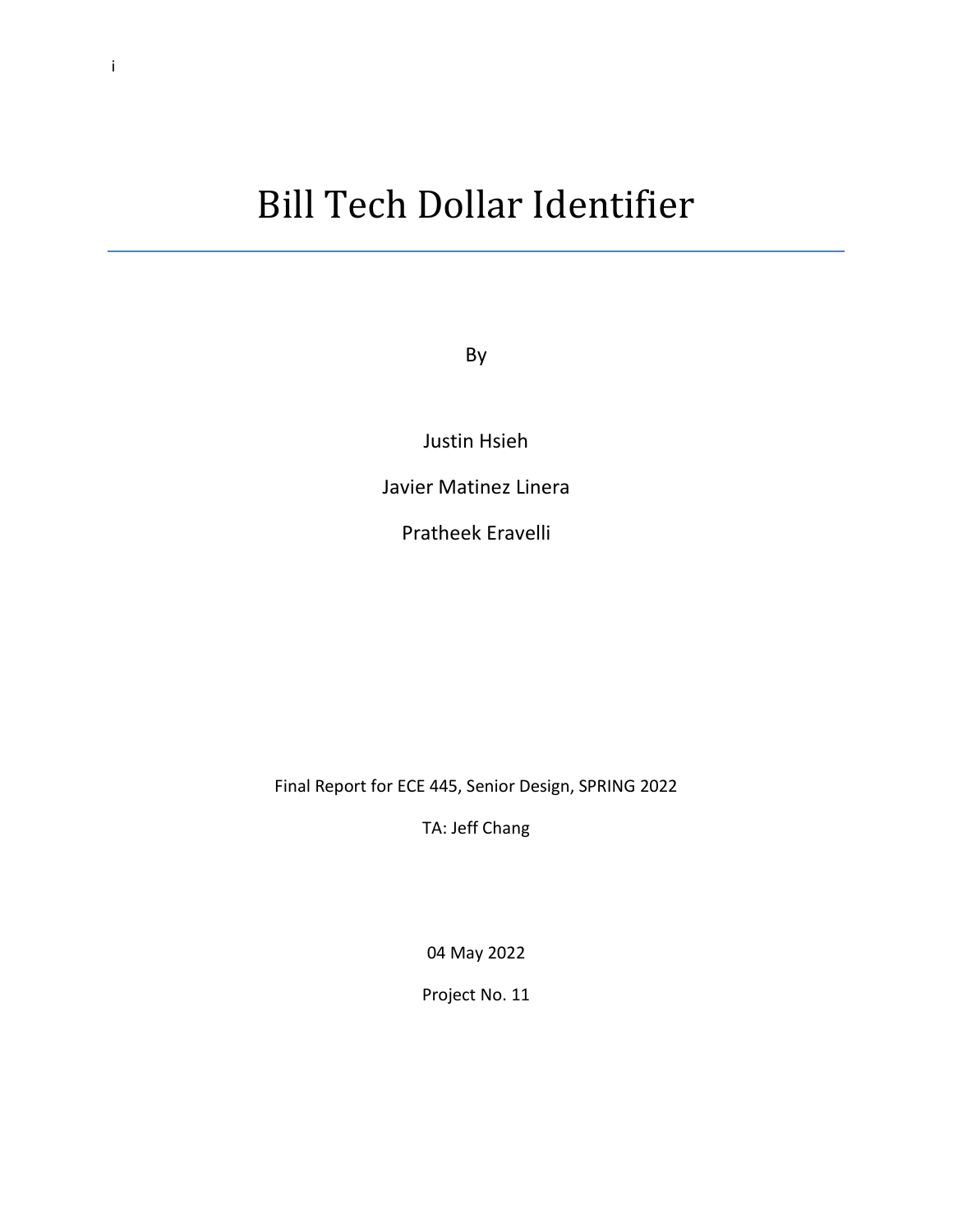### **Abstract**

This device is an all-in-one embedded system that performs image classification on currency. To be more specific, the Bill Tech Dolor Identifier uses a convolution neural network (CNN), a machine learning architecture used to classify pictures, and a camera to recognize paper US currency placed by the user. In the development of the device, core components worked separately but failed when integrated with one another. The biggest issue that we met was the memory size of the microcontroller. The separate sections cost too much memory and when brought together broke the system. Ultimately, the following document will guide you through the motivation of making this device, the specific design challenges that resulted in the device not working, and the successes behind each of the device subsystems.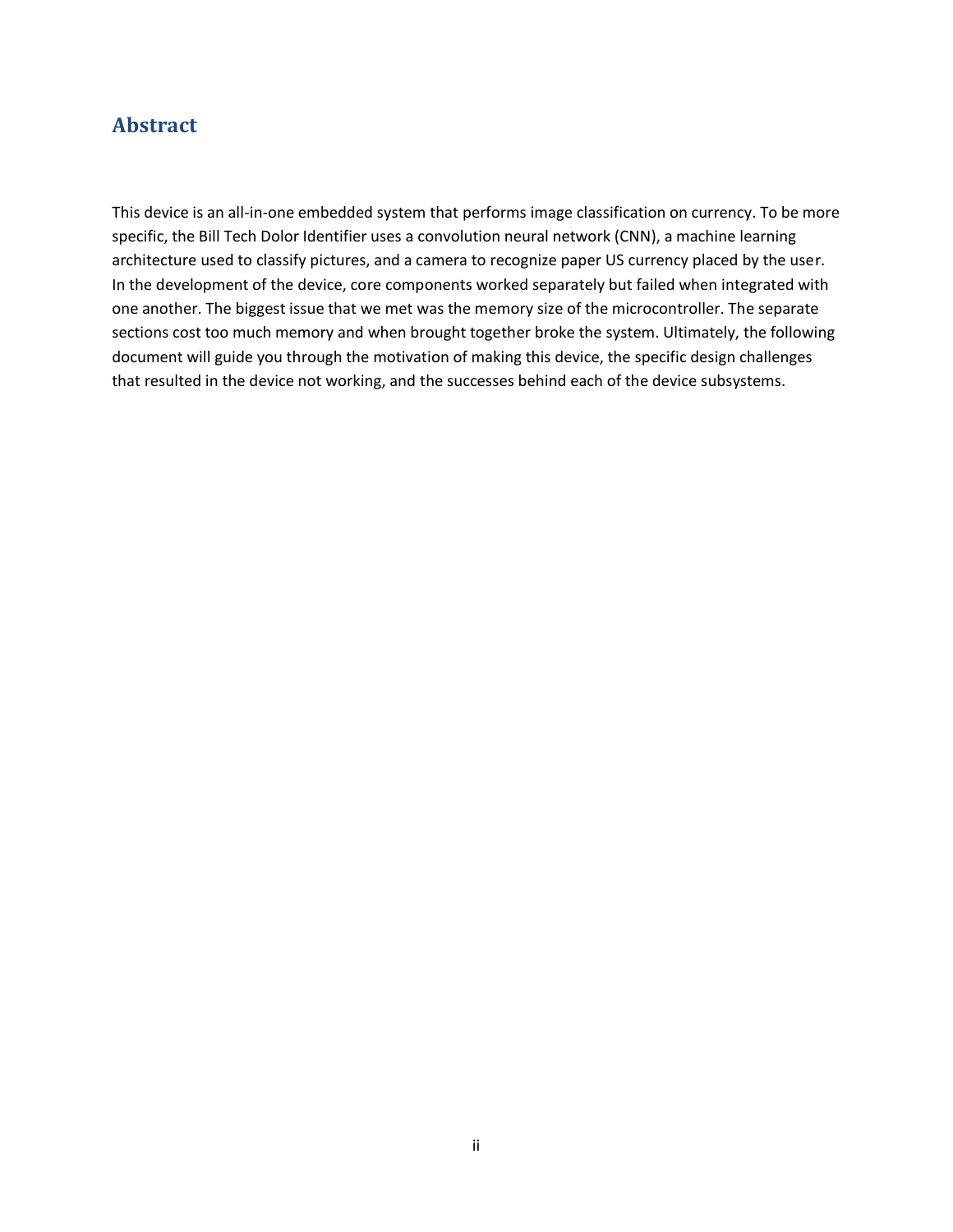## **Contents**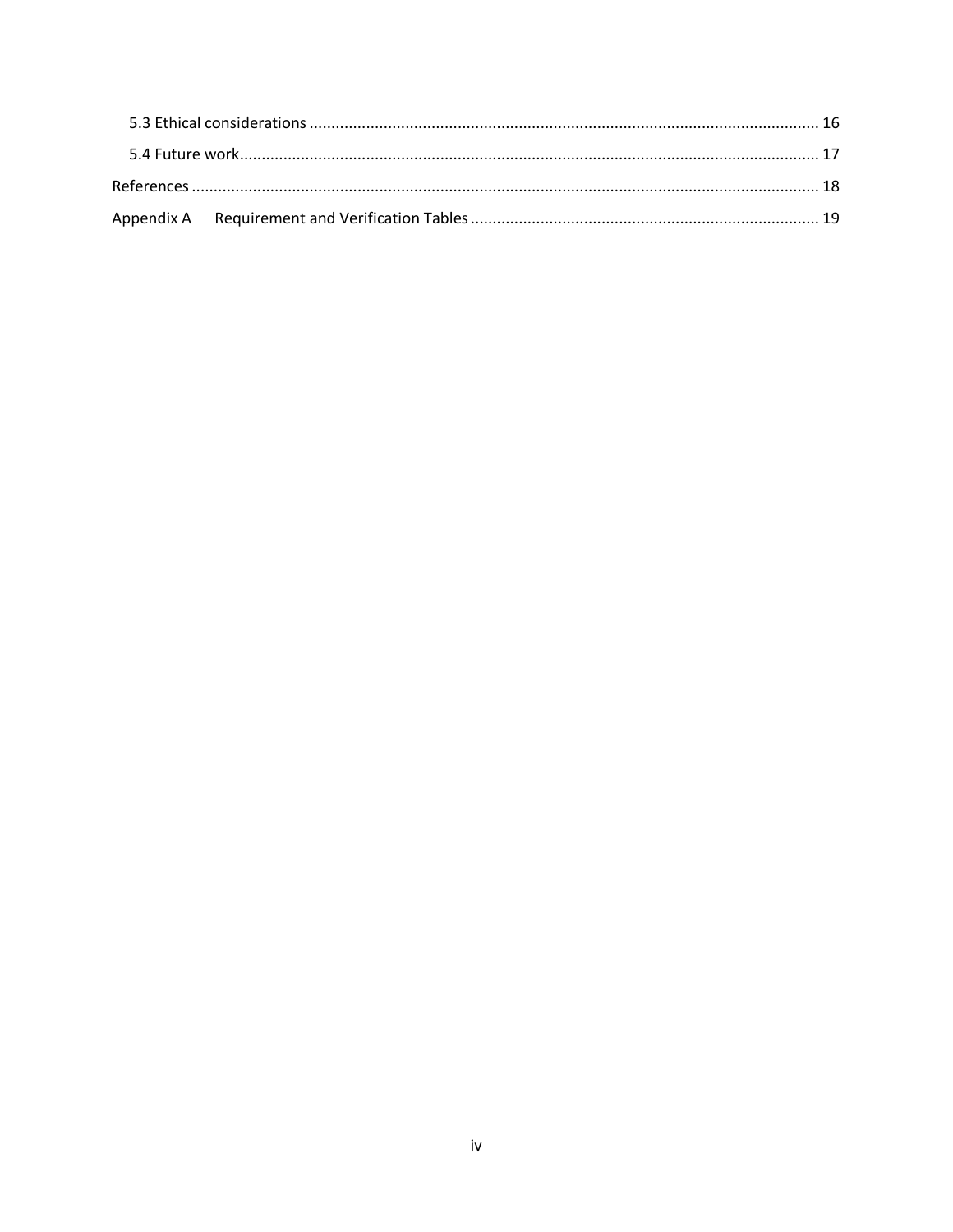### <span id="page-4-0"></span>**1 Introduction**

### <span id="page-4-1"></span>**1.1 Problem**

In the United States, paper currency cannot be easily identified by those with either visual impairments or blindness. This reality is a uniquely American one, as America is one of the few nations that does not have tactile markers or different sizes in its paper currency [1]. For those who are blind in the United States, many have developed identification systems that require the folding of bills in unique ways [1]. This system works when the identity of the bill is known in advance, but it can become messy when the user is given unknown bills. Without the help of another person this is often a difficult task and for those who live alone, almost impossible. In order to aid those with visual impairments who live alone, we propose a desktop device that can identify any paper legal tender in the United States, the Bill Tech Dollar Identifier.

### <span id="page-4-2"></span>**1.2 Solution**

The Bill Tech Dollar Identifier works by taking a picture of. The user puts the piece of currency on a tray and pushes a button on the physical device. After a brief delay, the device will take a picture of the bill and after a few seconds, the microprocessor is able to correctly identify the value of the bill and output its value from the speaker of the device.

This device differs from mobile app solutions because it does not require a phone to use it. The device follows design standards for ease of use that make it more accessible. The Bill Tech Dollar Identifier only uses a button and power switch as inputs from the user, allowing the user to easily become familiar with the controls.

### <span id="page-4-3"></span>**1.3 Final Product**

Figure 1 displays the final design of the device. The device uses a white plate for the user to place currency onto. The white plate allows for less background noise to the camera and ultimately to the CNN. The camera is mounted top down in order to extract as many recognizable images as possible from the bill. In addition to this top mounted camera view the device also has light in order illuminate the bill, resulting in a clearer photo for the actual device.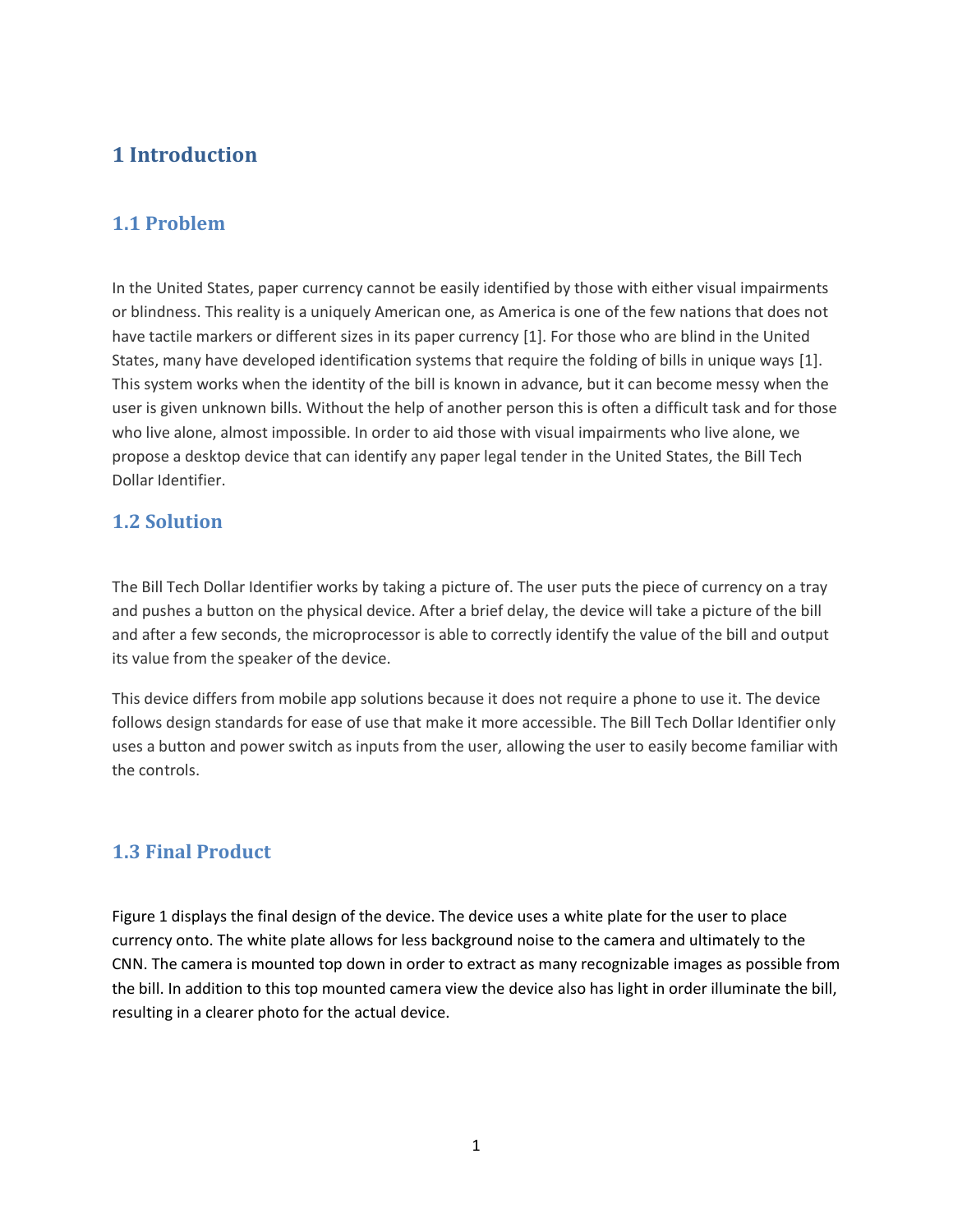In the end we wanted a device that was able to do the following:

- 1. Produce different audio Reponses for each bill: \$1, \$5, \$10, \$20, and \$100
- 2. Run independently on battery life for at least 1 hour.
- 3. Perform the model with a classification accuracy of 0.95 +/- 0.02.



Figure 1. Final Model of the "Bill Tech Dollar Identifier"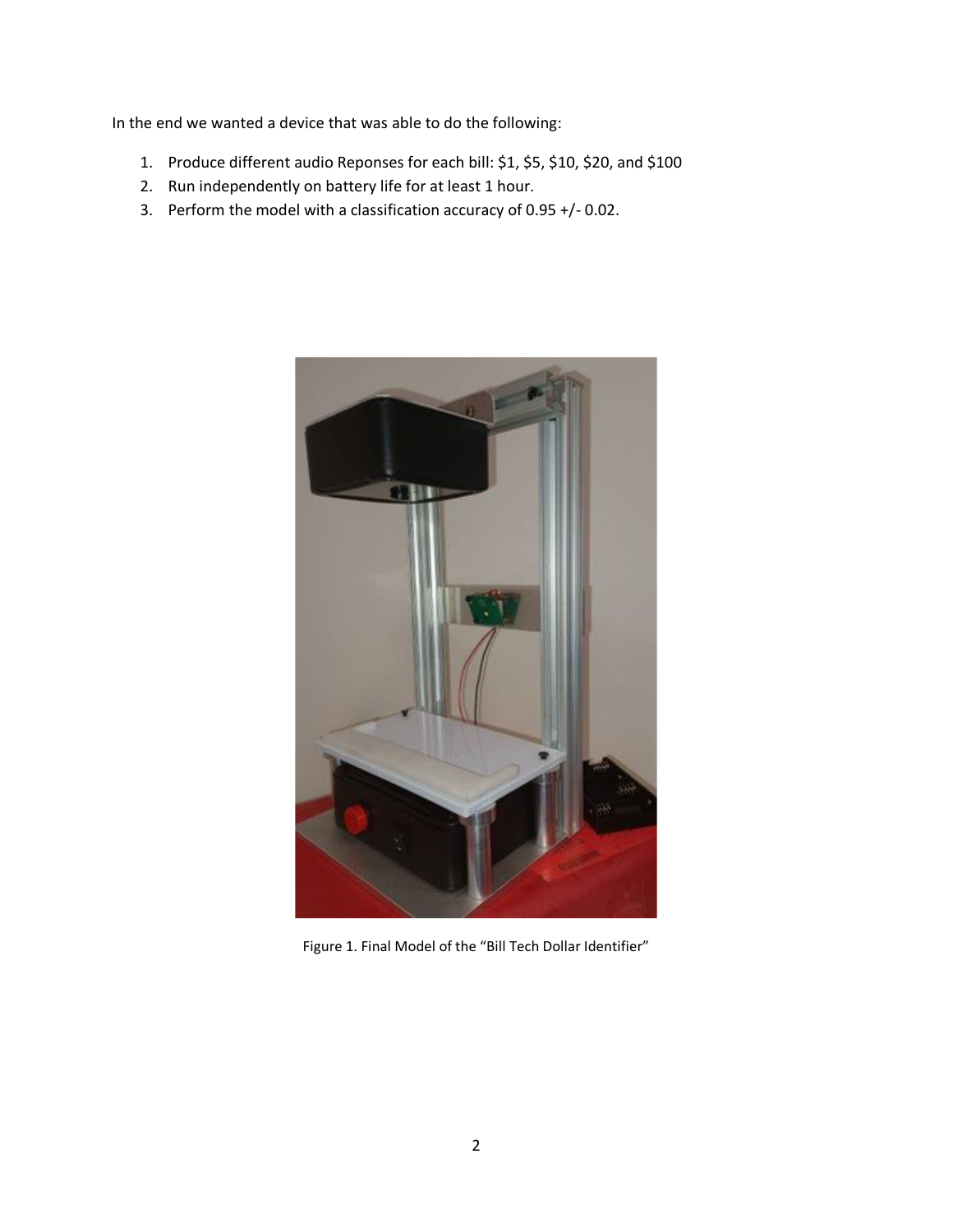### <span id="page-6-0"></span>**2 Design**

We will go over the overall design of the "Bill Tech Dollar Identifier" as well as talking about the design details within and between blocks.

### <span id="page-6-1"></span>**2.1 Block Diagram**

The final design result in Figure 2 displays how data and power flow through the device. Everything starts with the power subsystem; this subsystem validates the power going into all other blocks allowing for smooth operation of electrical components. This voltage feeds into the microprocessor system that holds the code that runs the actual device while also holding the model that will be processing camera data. The microcontroller sends IO based on the processed image data and tells the buzzer to output a certain number of sounds corresponding to the correctly identified value of the bill. For example, if the user puts a \$1 bill the device beeps once or if the user puts down a \$5 bill the device beeps twice.



Figure 2. Final Model Block Diagram

#### <span id="page-6-2"></span>**2.2 Power Subsystem**

The Power Subsystem is responsible for supplying the necessary voltage to the different parts of the circuit. A 6 V source is being used and the voltage is dropped to 5 V and to 3.3 V. The 3.3 V is used to power the microcontroller, the button debouncing circuit and the camera. The 5 V are used for the buzzer and LED circuits. Figure 3 shows the schematic of the power subsystem circuit.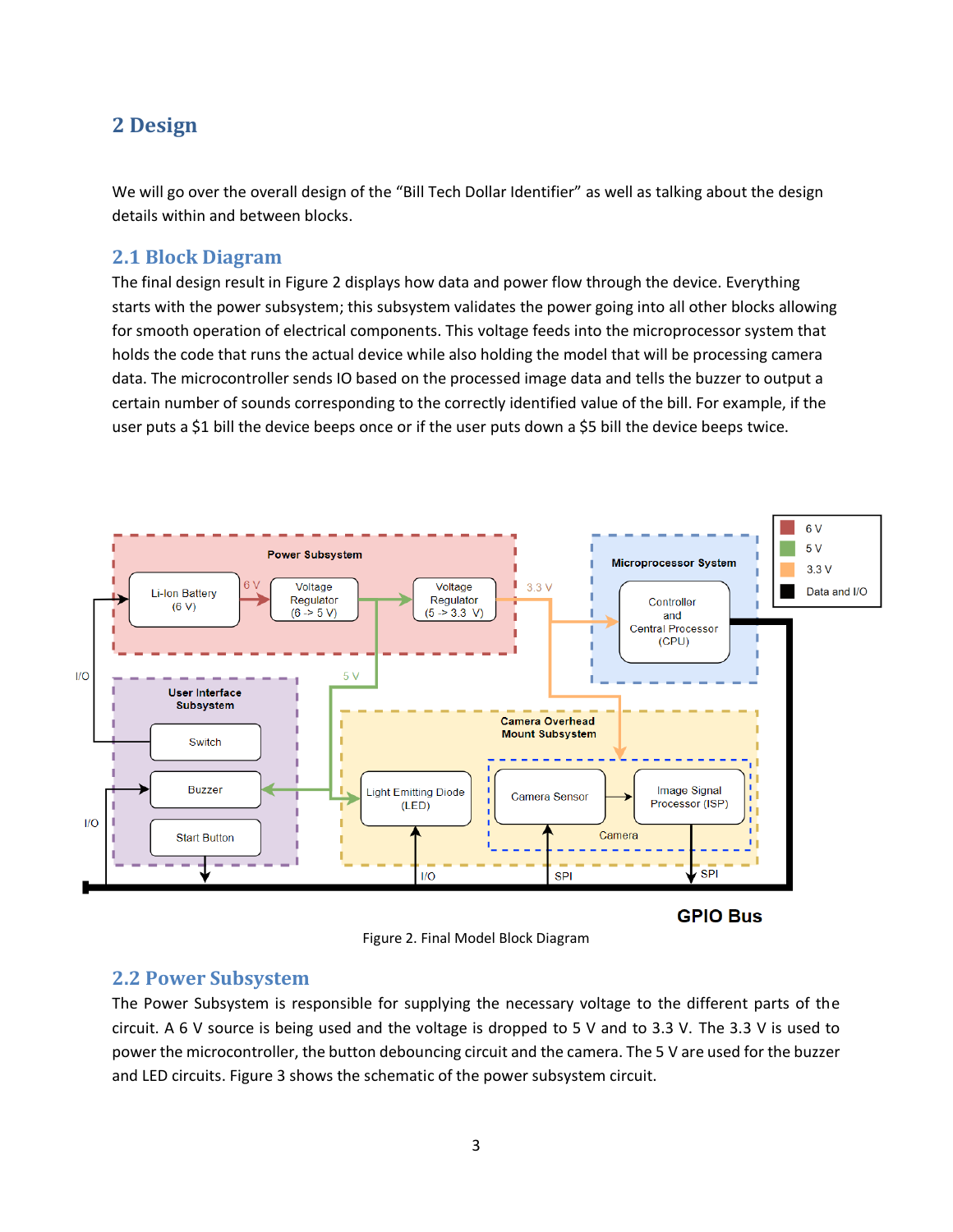

Figure 3. Power Subsystem Schematic

#### <span id="page-7-0"></span>**2.2.1 Battery**

A 6 V battery has been used to power the device for more than 1 hour. To provide the 6 V to the circuit, 4 1.5 V C-type alkaline batteries are connected in series. The voltage of these batteries is added together to obtain the 6 V needed. 1.5 VC-type alkaline batteries are used so that when the battery runs out the user can easily replace it.

#### <span id="page-7-1"></span>**2.2.2 Schottky Diode**

A Schottky diode has been used to protect the circuit in case someone connects the battery in the opposite polarity. It has been chosen a diode that allows a high current flow of 1 A, but that its current reverse leakage is small 50 µA at 30 V to get a better protection of the circuit.

#### <span id="page-7-2"></span>**2.2.3 Voltage Regulators**

We needed 3.3 V and 5 V for our project and to obtain these voltages we are using a 6 V battery and two step-down voltage regulators. We are using LDOs instead of Buck Converters because of the simplicity of their design, the smaller device size and the absence of switching noise. The disadvantage is that linear DC regulators must dissipate power and thus heat.

Power Dissipation =  $(Vi - Vo) * Io$ 

To minimize the power loss, the LDOs are placed to step down the voltage first from 6 V to 5 V and then from 5 V to 3.3 V instead of directly converting 6 V to 3.3 V. To help dampen noise on the input and output of the LDOs we added the capacitor recommended by the manufacturer.

### <span id="page-7-3"></span>**2.3 User Interface Subsystem**

The User Interface block includes the switch, start button and the speaker. It is through these elements that the user physically interacts with our device. The switch and the button detect the user's inputs and send the signal to the microcontroller. The speaker works as an output, producing differentiable audible responses so the user can identify the bill value.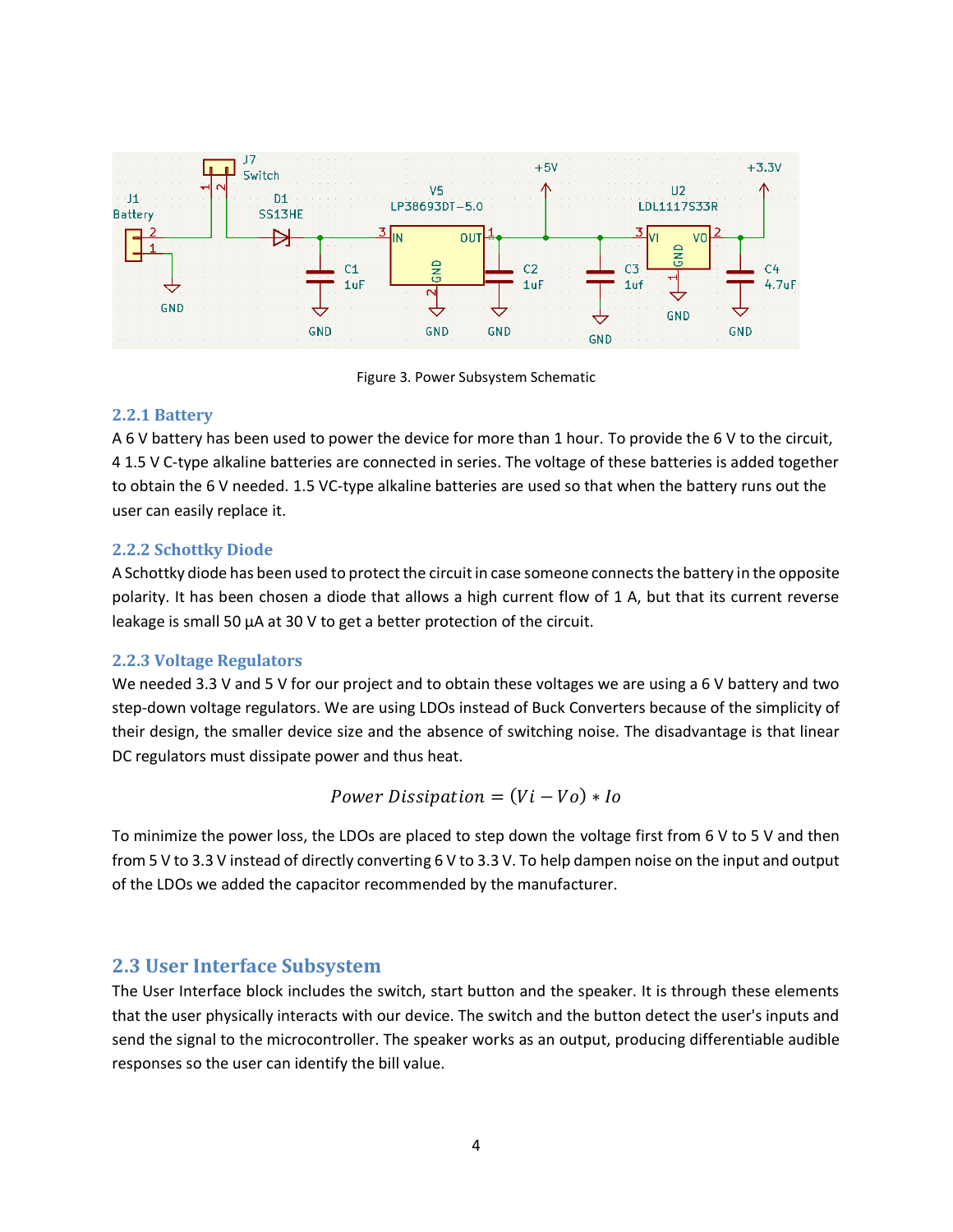#### <span id="page-8-0"></span>**2.3.1 Buzzer**

The buzzer used to reproduce the beeps needs a current of 30 mA and a voltage range between 3 V and 7 V. As the maximum output current of the microcontroller is 20 mA, an N-Channel MOSFET it is used working as a switch and allowing to provide the current that the buzzer needs. The designed circuit is shown in Figure 4.



Figure 4. Buzzer Circuit Schematic

The mosfet is operating in triode mode and follows the following calculations:

$$
Vgs = V12 = 3.3 * \frac{500}{600} = 2.75 V
$$
  
\n
$$
Io = \frac{3.3}{600} = 5.5 mA < Imax = 20 mA
$$
  
\n
$$
Id = 30 mA
$$

#### <span id="page-8-1"></span>**2.3.2 Button**

When the button is pressed, the button connects and disconnects to ground before finally settling down. A low pass filter has been designed to eliminate this disturbance [2]. A simple hardware solution using a capacitor and a resistor, RC filter, is used to prevent the button bouncing. The debouncing circuit is shown in Figure 5.



Figure 5. Button Debouncing Schematic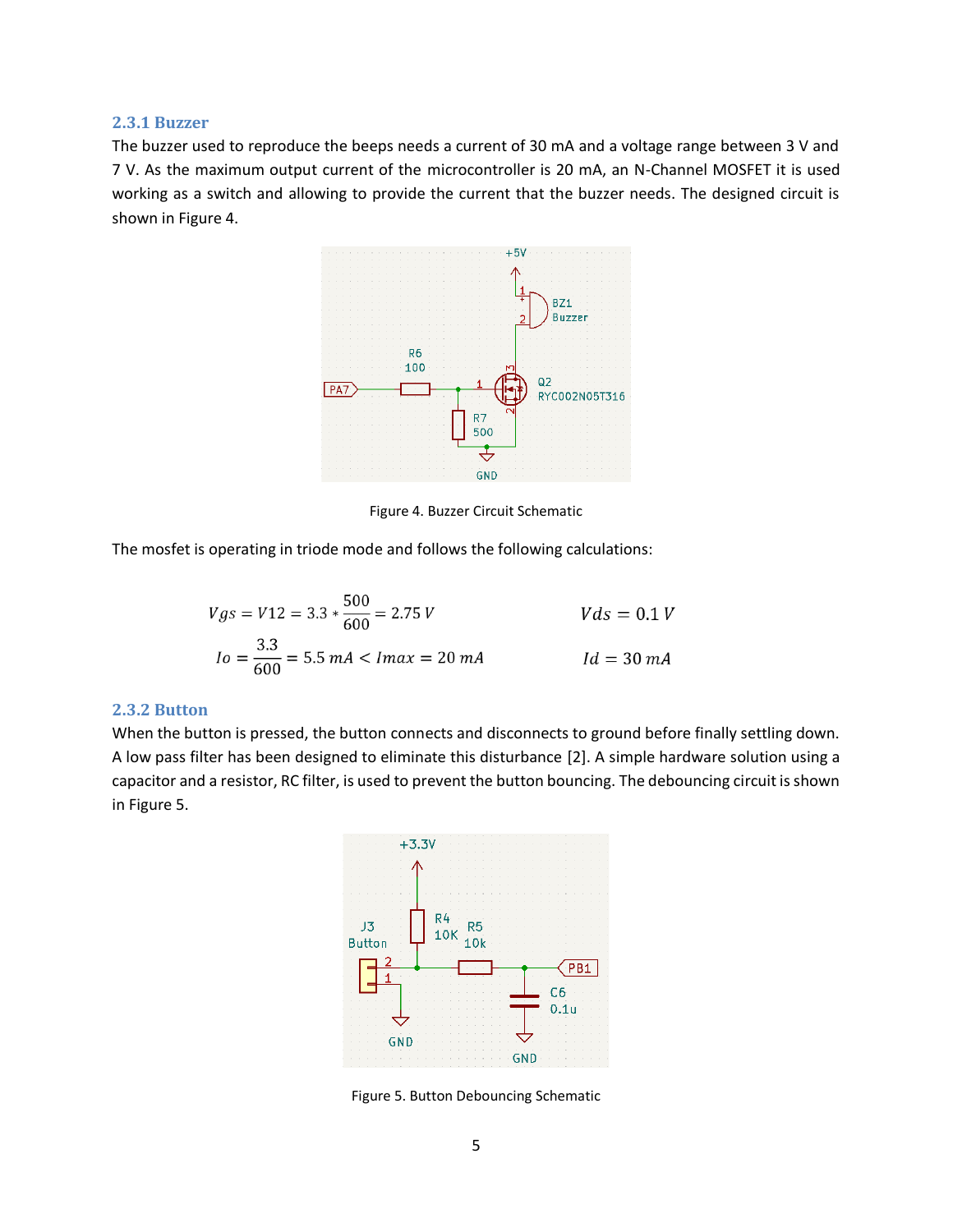### <span id="page-9-0"></span>**2.4 Camera Subsystem**

This system ties directly with the microprocessor and the user interface. When the user presses the start button, with the device turned on, the microprocessors system sends a control signal to the camera and the LED. The LED will then turn on to illuminate the tray, which holds the dollar, and the camera system will take the picture. The ISP on the camera will then process the photo and go through Analog to Digital Conversion and send this data through SPI and I2C to the microprocessor for image analysis.

#### <span id="page-9-1"></span>**2.4.1 LED**

As the device is designed to assist the visually impaired or blind, there is a possibility that the room where the device is located may be poorly lit. In order to take a good picture of the bill and output its value. An LED is used to ensure that the bill is well illuminated.

The minimum luminance flux required to get a good illumination of the tray is 50 Lm. The LED used in the device provides more than the 50 Lm needed. It needs a current of 150 mA, and a voltage of 3.3 V. As the maximum output current of the microcontroller is 20 mA, an N-Channel MOSFET it is used working as a switch and allowing to provide the current that the LED needs.

Since an LED with sufficient power to illuminate the bill is needed, the LED is surface mount. A second PCB is used to solder the LED. The designed circuit of the LED and the schematic of the second PCB are shown in Figure 6.



Figure 6. LED Circuit Schematic / LED circuit for PCB 2

The mosfet is operating in triode mode and follows the following calculations:

$$
Vgs = V12 = 3.3 * \frac{500}{600} = 2.75 V
$$
  
\n
$$
Io = \frac{3.3}{600} = 5.5 mA < Imax = 20 mA
$$
  
\n
$$
Id = 150 mA
$$
  
\n
$$
Id = 150 mA
$$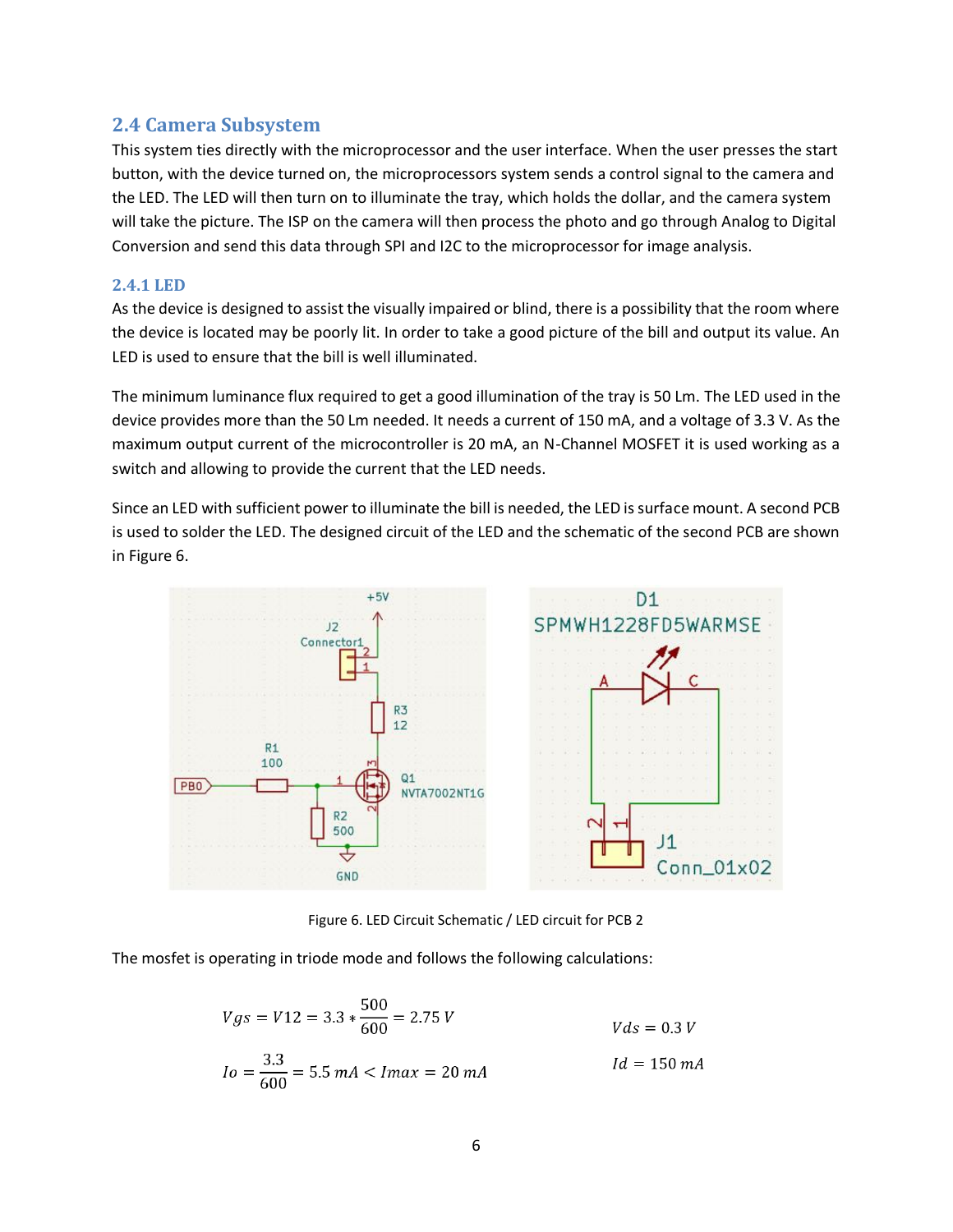#### <span id="page-10-0"></span>**2.4.2 Camera**

For the camera subsystem we used the ArduCam 2MP Plus. This camera was chosen because of the microcontroller used for the final design. The camera doesn't require complicated communication protocols and was able to communicate with the microcontroller via I2C and SPI[3].

I2C was used to communicate with the physical properties of the camera like image brightness, saturation, and exposure while SPI was used to change photo resolution and data acquisition. With the use of SPI the microcontroller is able to use a relatively simple communication protocol in order to send and receive image data. In addition to simple communication, this camera also handled a lot of the image processing that would take up valuable resources on the main microcontroller of device. The image processor is the big vertical chip as can be seen in Figure 7.



Figure 7. Arducam 2MP Plus

### <span id="page-10-1"></span>**2.5 Microprocessor Subsystem**

This block, Figure 8, takes care of both controlling the individual elements like the LED and the speaker but also performs most of the image analysis. This system will have a CNN loaded onto its flash memory while also handling the image buffer loaded from the camera. On the microcontroller that we will be using in this device we have 512Kb of flash as well as 148kb of ram.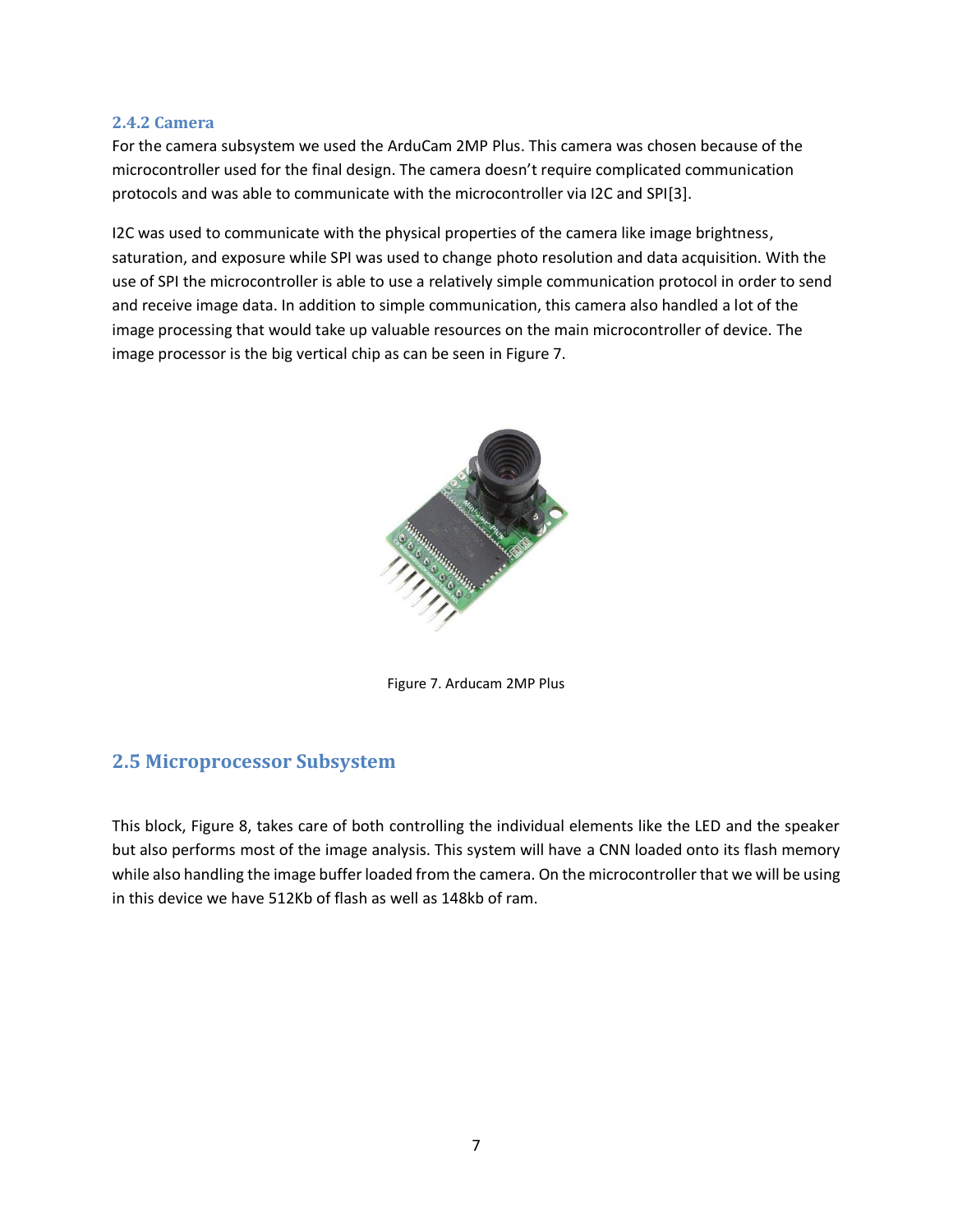

Figure 8. Microcontroller and Connectors Schematic

### <span id="page-11-0"></span>**2.6 Image Classification Model**

For classifying the bills on the platform, we used a convolutional neural network (CNN) as our image classification model [4]. We gathered hundreds of training images for our dataset settled on implementing two architectures, ResNet50 and MobileNetv2, using transfer learning, to train the network.

#### <span id="page-11-1"></span>**2.6.1 Dataset Collection**

In order to begin training on the convolutional neural network, a dataset with the required information needed to be acquired. The goal of this training dataset is to provide the neural network with reference images that replicate the environment of the actual device. These reference images are labeled correspondingly to their respective classes and allow the network to learn and distinguish patterns between these images. Our dataset images were taken using an APS-C crop sensor camera with a 35mm lens 24 inches above standard letter paper as the platform on which the bills were placed upon. Around 40 images were taken for each side of the bill placed in different orientations on the surface. In total, over 80 images were obtained for each of the 5 classes. Figure 9 show how the images are collected.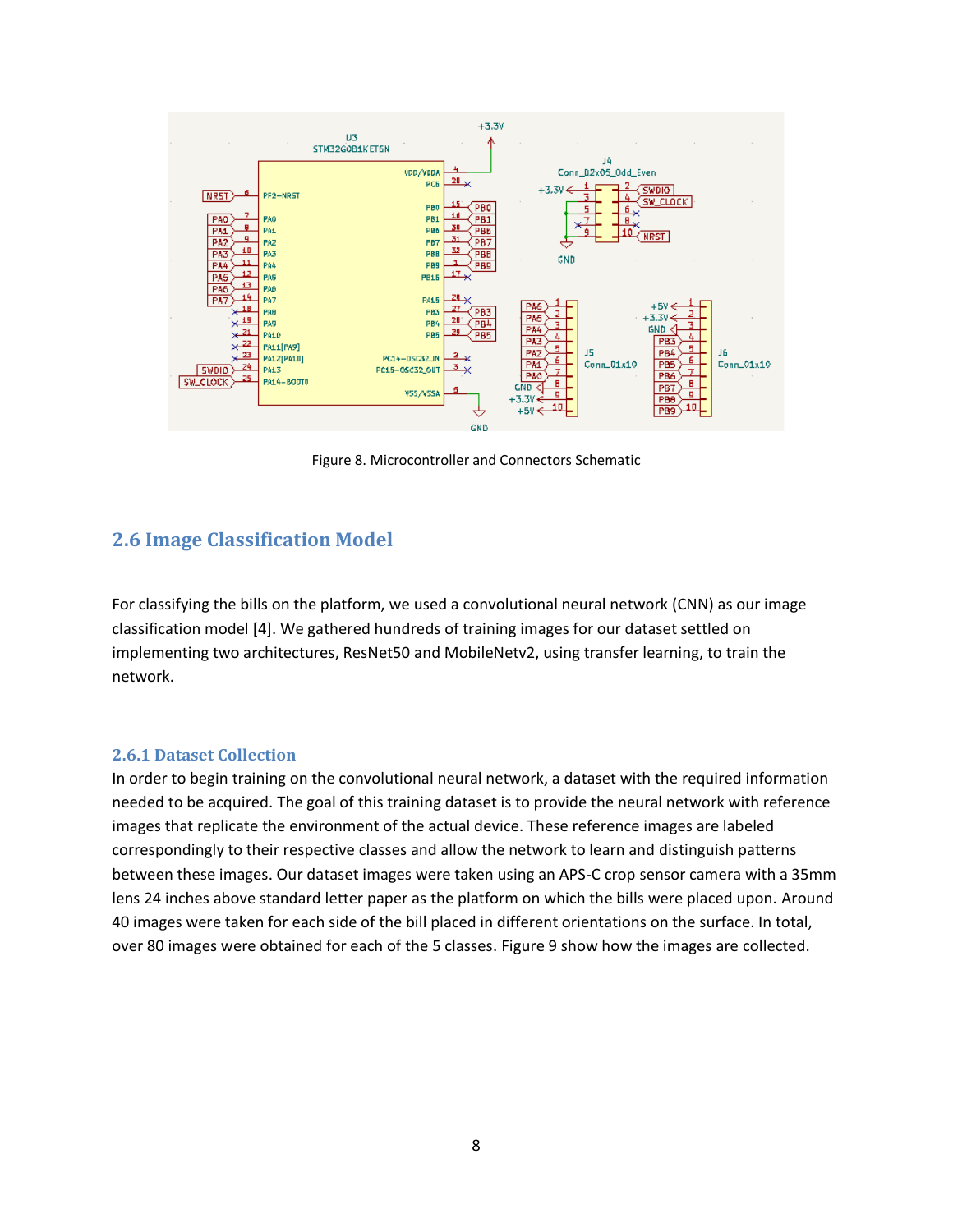

Figure 9. Example Dataset Images with Labels

#### <span id="page-12-0"></span>**2.6.2 Dataset Augmentation**

For a convolutional neural network to be effective, hundreds if not thousands of training images are required. Even though we obtained hundreds of images by hand, the network needs more images in order to produce our desired accuracy goal [5]. In order to achieve this, we used a technique called data augmentation as seen in Figure 10. Each image from the training dataset was randomly rotated, flipped, and transposed in order to create hundreds of additional images for each hand collected sample. This allowed the training dataset to amass over a thousand images in total.



Figure 10. Example Data Augmentation on a Single Image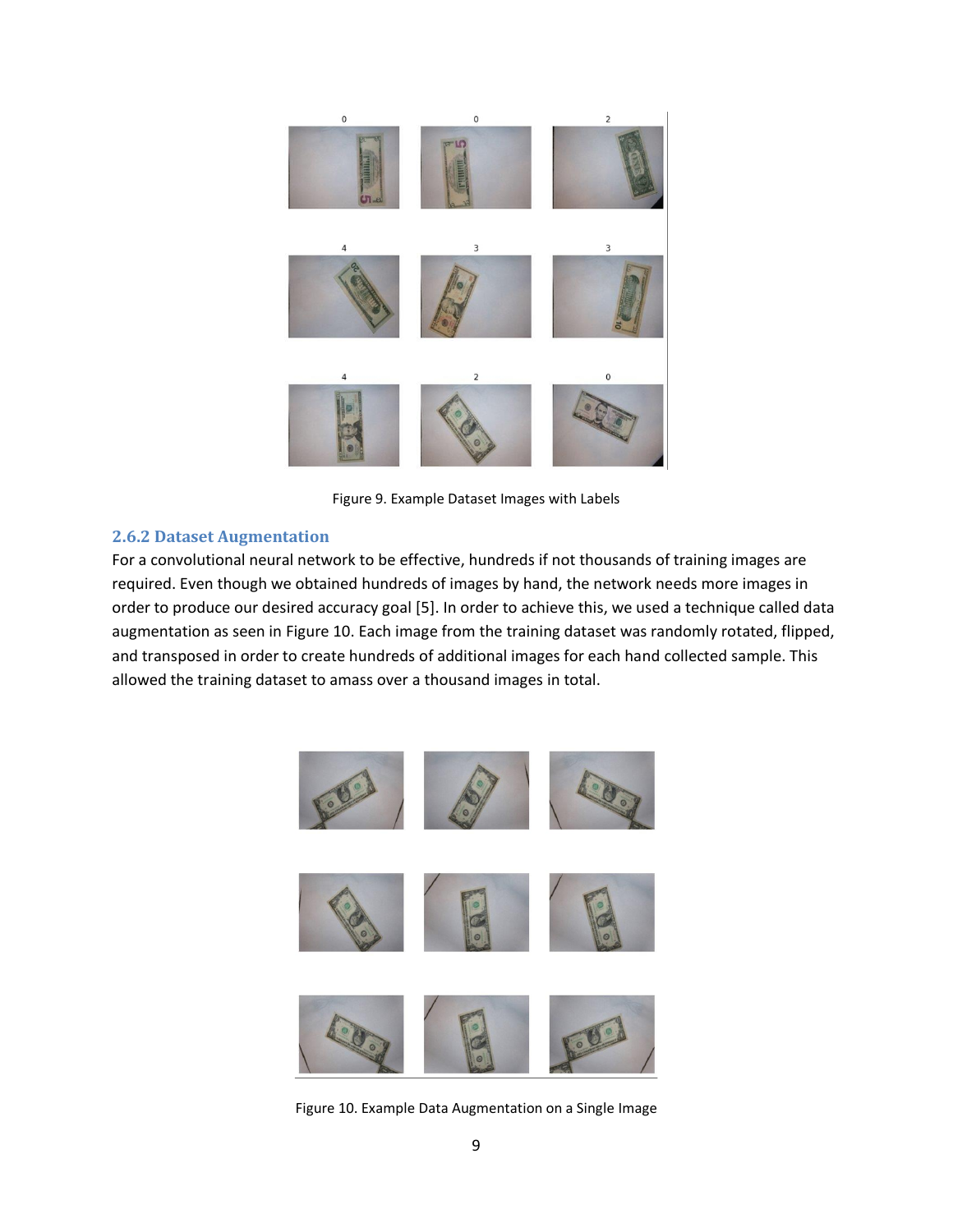#### <span id="page-13-0"></span>**2.6.3 Model Architecture**

Our first attempts on using the LeNet and AlexNet architectures resulted in low validation accuracy. Switching to the more complex ResNet50 allowed us to obtain a validation accuracy reading of 99.9%. However, with the packaged model requiring over 2.37 gigabytes of space, it was impossible to load onto our microprocessor. Even after quantization, the process of compressing the model using smaller data structures, the model still required almost 100 megabytes of storage. We then tried to use the MobileNetV2 architecture to try to downsize the model to fit onto the microprocessor. The advantage of the MobileNetV2 model is very high compression but suffers from worse accuracy. After quantization, we were able to get the model trained on MobileNetv2 to 2.53 megabytes. Even though this presented a huge improvement over the initial two gigabytes, it was still too large to fit onto our microprocessor.

#### <span id="page-13-1"></span>**2.6.4 Training and Verification**

The validation dataset was created by randomly subsampling the initial training dataset. These images were set aside and not used during the training process. After each iteration of the training process, the validation dataset was run through the model in order to evaluate the accuracy of the network. network. This is shown by the red line in both figure 11 and figure 12. After training both the ResNet50 and MobileNetV2 models, we were able to measure roughly 99.9% validation accuracy on the ResNet50 model and roughly 80% validation accuracy on the MobileNetV2 model.



Figure 11. ResNet50 Evaluation Graph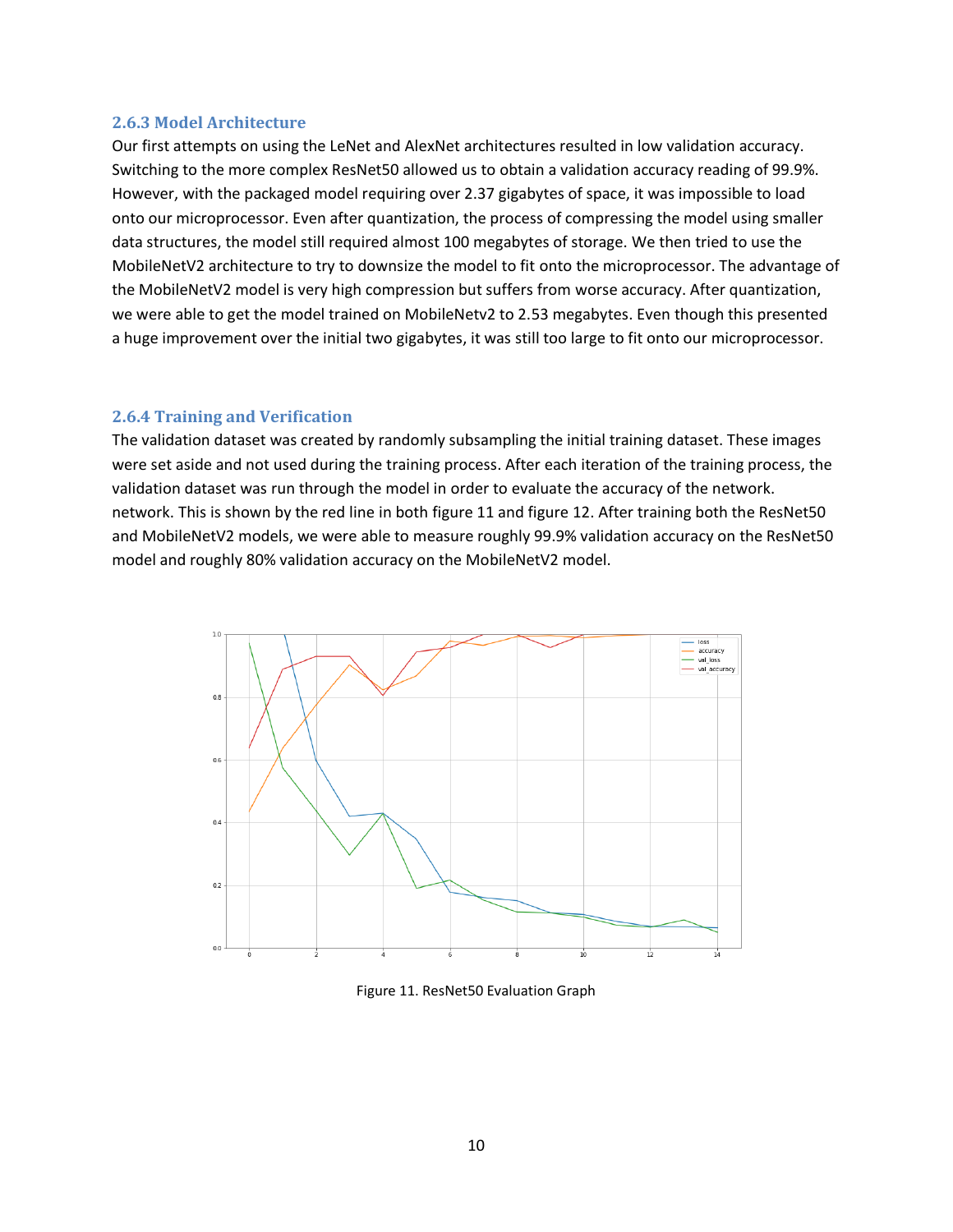

Figure 12. MobileNetV2 Evaluation Graph

### <span id="page-14-0"></span>**3 Design Verification**

See Appendix A for a comprehensive list of our requirements and verifications.

### <span id="page-14-1"></span>**3.1 Power Subsystem**

#### <span id="page-14-2"></span>**3.1.1 Battery**

As one of our requirements is that the circuit battery must last for more than 1 hour, a battery with sufficient power has been used.

Batteries when discharged decrease their voltage. The voltage regulator that drops the voltage from 6 V to 5 V needs an input voltage higher than 5.5 V to be able to provide the desired voltage. As we are using 4 batteries of 1.5 V the minimum voltage of each battery for the circuit to work is 1.1 V.

Our device has several processes: turn on the LED, take a picture, running the model and output the bill value with the buzzer. These processes work in series, so they do not occur at the same time. The one that consumes the most current is the LED which consumes 150 mA.

Figure 13 is a graph from the battery datasheet that shows how the battery voltage changes over time depending on the current used. Even if the device is continuously operating at the maximum current 150 mA the battery would last more than 1 hour.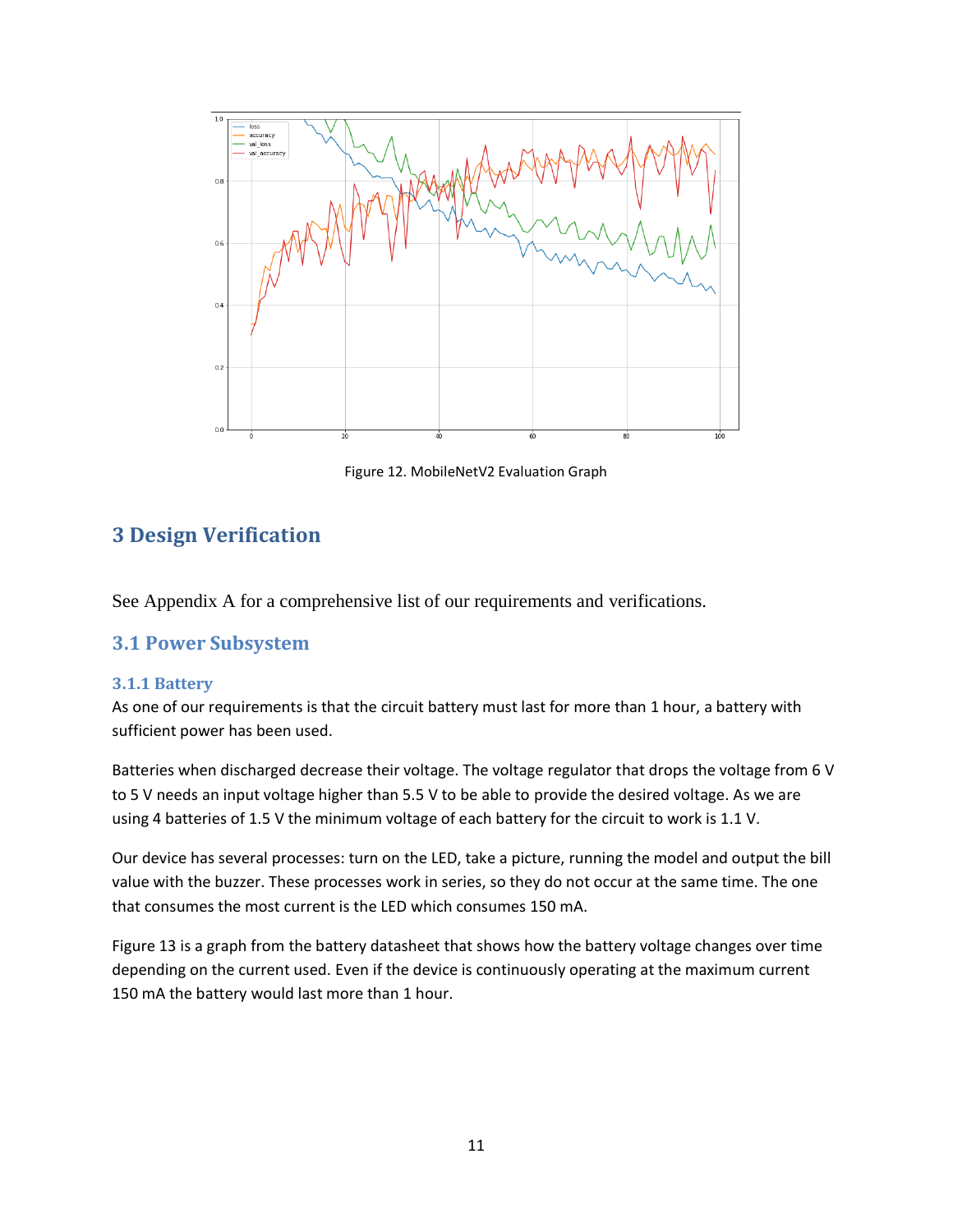

Figure 13. Voltage - Service Hours graph

#### **3.1.2 LED**

The minimum luminance flux required to get a good illumination of the tray is 50 Lm. To provide those lumens an LED with sufficient power has been used to obtain a good image of the bill. As can be seen in Figure 14, if 150 mA is supplied to the LED, it provides between 61 and 65 Lm, which is high enough to obtain a good image.

|                   | a) Luminous Flux Bins ( $k = 150$ mA, $T_s = 25^{\circ}C$ ) |                     |          |                                       |  |
|-------------------|-------------------------------------------------------------|---------------------|----------|---------------------------------------|--|
| $CRI(R_a)$<br>Min | Nominal CCT<br>(K)                                          | <b>Product Code</b> | Flux Bin | Flux Range<br>$(b)$ $\vert m \rangle$ |  |
|                   | 6500                                                        | SPMWH1228FD7WAP&VG  |          | $61.0 - 65.0$                         |  |

Figure 14. Voltage - Service Hours graph

To check the current flowing through the LED, we have measured with a multimeter the real value of the resistance R3 shown in Figure 6, and the value of its voltage. It has been obtained that the current I = V/R is 147 mA. Therefore, the actual illumination that we are providing to the banknote should be sufficient.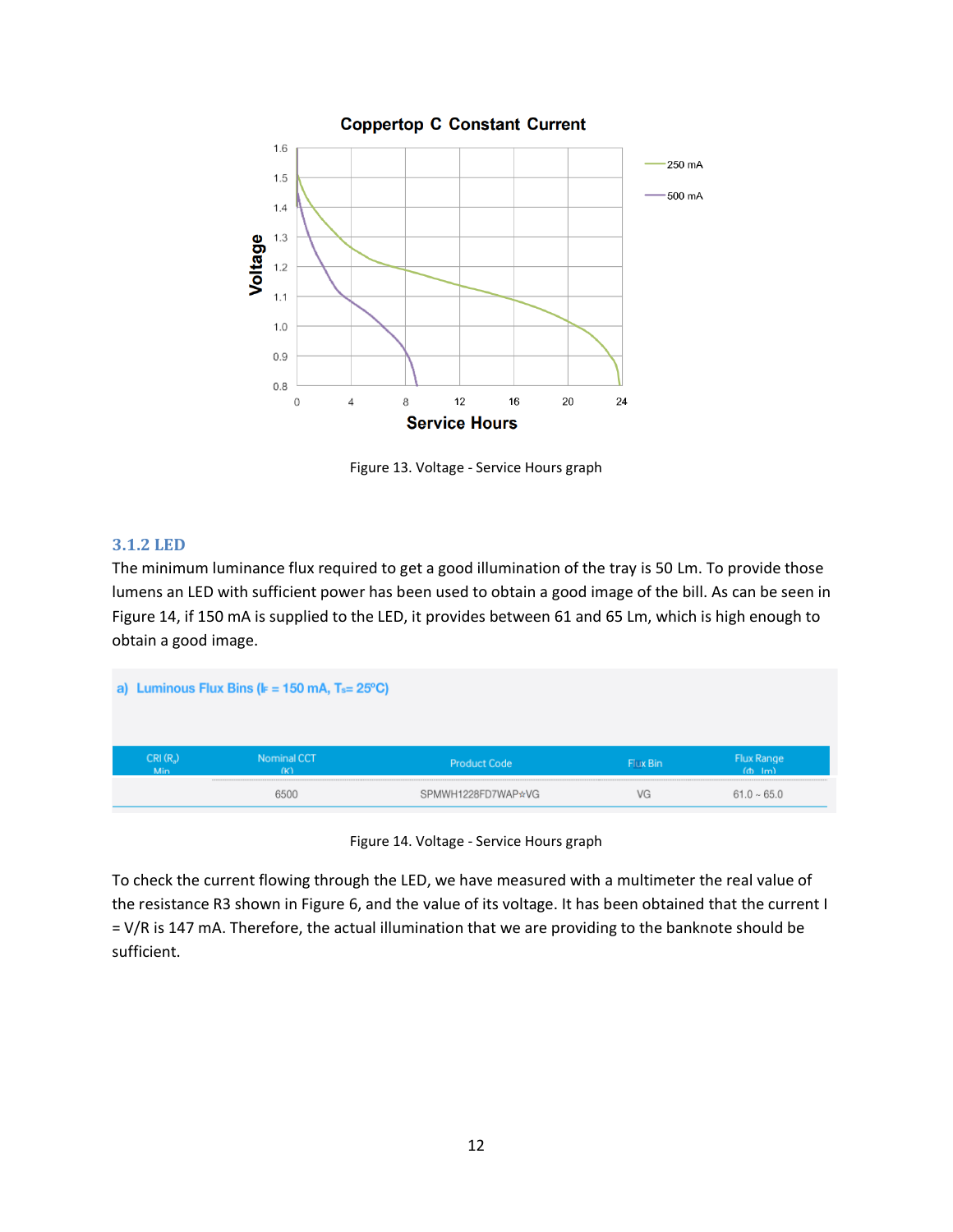### <span id="page-16-0"></span>**4. Costs**

In the following sections we will be discussing the total costs in both materials and labor while also discussing how work was divided throughout the school year.

### <span id="page-16-1"></span>**4.1 Parts**

Table 1 shows a total bill of all parts required for a single run of making the "Bill Tech Dollar Identifier". A lot of the major costs for creating this product are in the one-time purchases that are needed for production. Examples of one-time purchases are, the st-link v2 which is used for programming and can be reused, the TC-2050 Adapter which is also only needed for programming, and the programming cables which are also reusable. Without these three expenses the recurring cost for making one of these devices would be \$60.99 which could be brought down even further with bulk ordering.

With the addition of labor from table 2, we can see that the total production cost for this device is \$38,616.44.

| <b>Part Name</b>       | <b>Part Manufacturer</b>        | Quantity       | <b>Price</b> | <b>Total</b> |
|------------------------|---------------------------------|----------------|--------------|--------------|
|                        |                                 |                | per part     |              |
| 08055C105JAT2A         | <b>KYOCERA AVX</b>              | 3              | \$0.44       | \$1.32       |
| 1 uF Capacitor         |                                 |                |              |              |
| CL21A475KAQNNNE        | Samsung Electro-Mechanics       | $\mathbf{1}$   | \$0.11       | \$0.11       |
| 4.7 uF Capacitor       |                                 |                |              |              |
| <b>RMCF0805FT100R</b>  | <b>Stackpole Electronics</b>    | $\overline{2}$ | \$0.10       | \$0.20       |
| 100 Ω Resistor         |                                 |                |              |              |
| RC0805FR-07499RL       | YAGEO                           | $\overline{2}$ | \$0.10       | \$0.20       |
| 500 Q Resistor         |                                 |                |              |              |
| ERJ-P06J120V           | Panasonic Electronic Components | $\mathbf{1}$   | \$0.13       | \$0.13       |
| 12 Ω Resistor          |                                 |                |              |              |
| ERJ-P06J103V           | Panasonic Electronic Components | $\overline{2}$ | \$0.13       | \$0.26       |
| 10 kΩ Resistor         |                                 |                |              |              |
| LP38690DT-5.0/NOPB     | <b>Texas Instruments</b>        | $\mathbf{1}$   | \$2.38       | \$2.38       |
| 5V LDO                 |                                 |                |              |              |
| <b>TC2117-3.3VDBTR</b> | Microchip Technology            | $\mathbf{1}$   | \$1.00       | \$1.00       |
| 3.3V LDO               |                                 |                |              |              |
| SPMWH1228FD5WAPUVG     | Samsung Semiconductor           | $\mathbf{1}$   | \$0.17       | \$0.17       |
| White LED              |                                 |                |              |              |
| NVTA7002NT1G           | onsemi                          | $\mathbf{1}$   | \$0.43       | \$0.43       |
| N-channel Mosfet       |                                 |                |              |              |
| MBR230LS               | <b>SMC Diode Solutions</b>      | $\mathbf{1}$   | \$0.42       | \$0.42       |
| Schottky Diode         |                                 |                |              |              |
| IE092505-1             | <b>DB Unlimited</b>             | $\mathbf{1}$   | \$2.51       | \$2.51       |
| <b>Buzzer</b>          |                                 |                |              |              |
| Continued on next page |                                 |                |              |              |

#### Table 1. Part Costs for Final Product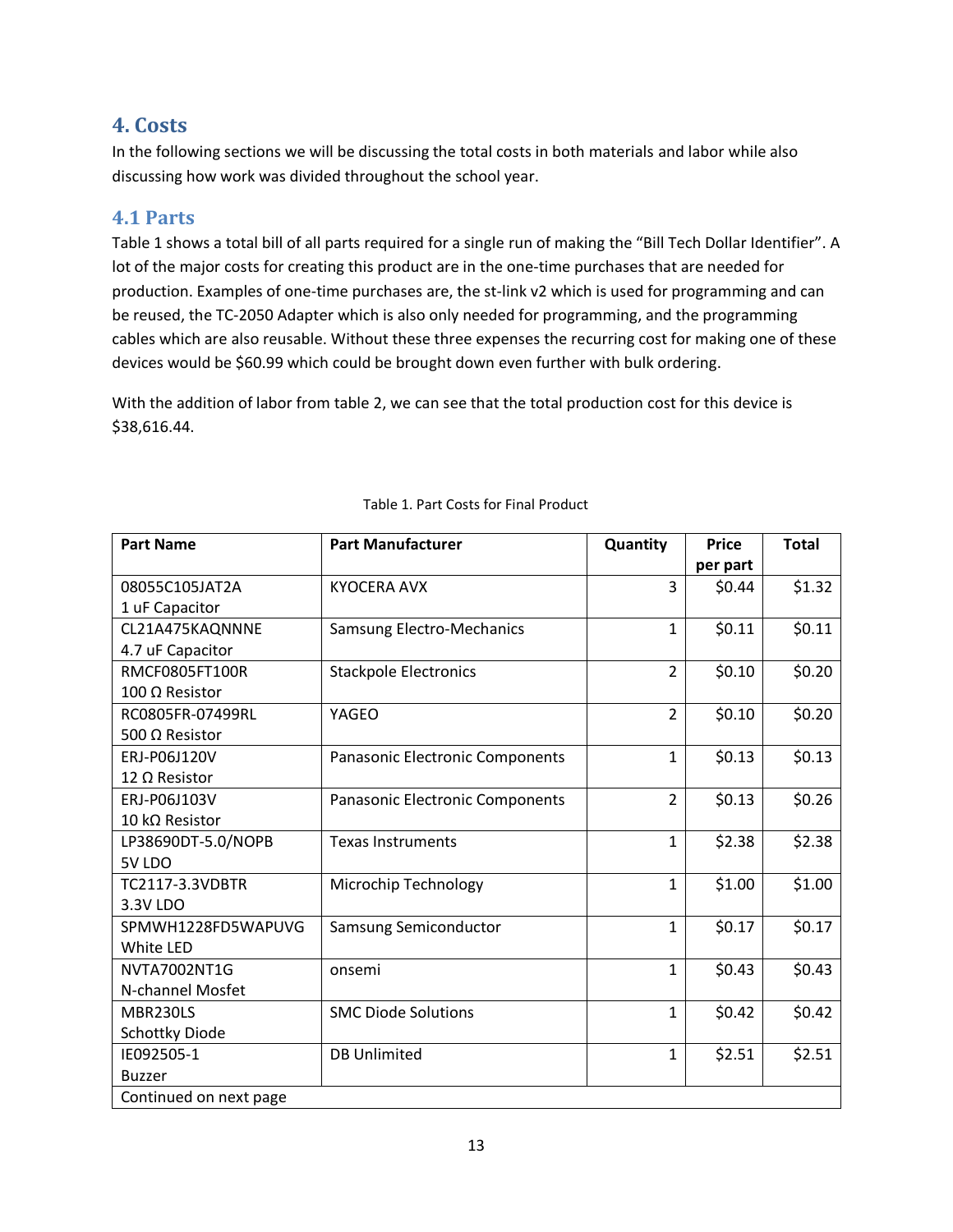| Table 1. Part Costs for Final Product |                                       |                |              |              |
|---------------------------------------|---------------------------------------|----------------|--------------|--------------|
| <b>Part Name</b>                      | <b>Part Manufacturer</b>              | Quantity       | <b>Price</b> | <b>Total</b> |
|                                       |                                       |                | per part     |              |
| RYC002N05T316                         | Rohm Semiconductor                    | $\mathbf{1}$   | \$0.46       | \$0.46       |
| N-channel 5V Mosfet                   |                                       |                |              |              |
| C-MN1400                              | <b>Duracell Industrial Operations</b> | 4              | \$1.19       | \$4.76       |
| 1.5V C type batteries                 |                                       |                |              |              |
| 4X C Cell Battery Holder              | <b>SDTC Tech Store</b>                | $\mathbf{1}$   | \$4.24       | \$4.24       |
| 3-640440-2                            | TE Connectivity AMP Connectors        | 4              | \$0.17       | \$0.68       |
| 1x02 Crimp Connectors                 |                                       |                |              |              |
| 0022232021                            | Molex                                 | 4              | \$0.22       | \$0.88       |
| 1x02 PCB Header                       |                                       |                |              |              |
| 61201021621                           | <b>Wurth Elektronik</b>               | $\mathbf{1}$   | \$0.46       | \$0.46       |
| 2x05 Even Odd Male                    |                                       |                |              |              |
| Header                                |                                       |                |              |              |
| 0022272101                            | Molex                                 | $\overline{2}$ | \$0.84       | \$1.68       |
| 1x10 Male PCB Header                  |                                       |                |              |              |
| PR144C1900                            | E-Switch                              | $\mathbf{1}$   | \$2.30       | \$2.30       |
| Panel Mount Push Button               |                                       |                |              |              |
| A8L-21-11N2                           | <b>Omron Eletronics</b>               | $\mathbf{1}$   | \$3.72       | \$3.72       |
| Panel Mount Power Switch              |                                       |                |              |              |
| ST-LINK/V2                            | STMicroelectronics                    | $\mathbf{1}$   | \$21.25      | \$21.25      |
| <b>External Programmer</b>            |                                       |                |              |              |
| TC2050-ARM2010 ARM 20-                | Tag-Connect                           | $\mathbf{1}$   | \$29.95      | \$29.95      |
| pin to TC2050 Adapter                 |                                       |                |              |              |
|                                       |                                       |                |              |              |
| 2.54mm Pitch 2 Row 10 Pin             | C & Xanadu                            | $\mathbf{1}$   | \$4.00       | \$4.00       |
| <b>Female to Female Wires</b>         |                                       |                |              |              |
| <b>IDC Ribbon Connector</b>           |                                       |                |              |              |
|                                       |                                       |                |              |              |
| OV2640 2 Megapixels Lens              | Arducam                               | $\mathbf{1}$   | \$26.00      | \$26.00      |
| STM32G0B1KET                          | STMicroelectronics                    | $\mathbf{1}$   | \$6.93       | \$6.93       |
| Microcontroller                       |                                       |                |              |              |
| <b>Total</b>                          |                                       |                |              | \$116.44     |

#### **Table 2: Labor Costs for Development**

| <b>Name</b>       | <b>Hourly Rate</b> | <b>Hours</b> | <b>Total</b> | Total x 2.5 |
|-------------------|--------------------|--------------|--------------|-------------|
| Javier Martinez   | \$40.00            | 120          | \$4800.00    | \$12000.00  |
| Pratheek Eravelli | \$40.00            | 120          | \$4800.00    | \$12000.00  |
| Justin Hsieh      | \$40.00            | 120          | \$4800.00    | \$12000.00  |
| Machine Shop      | \$50.00            | 20           | \$1,000.00   | \$2,500.00  |
| Personal          |                    |              |              |             |
| <b>Total</b>      |                    |              |              | \$38,500.00 |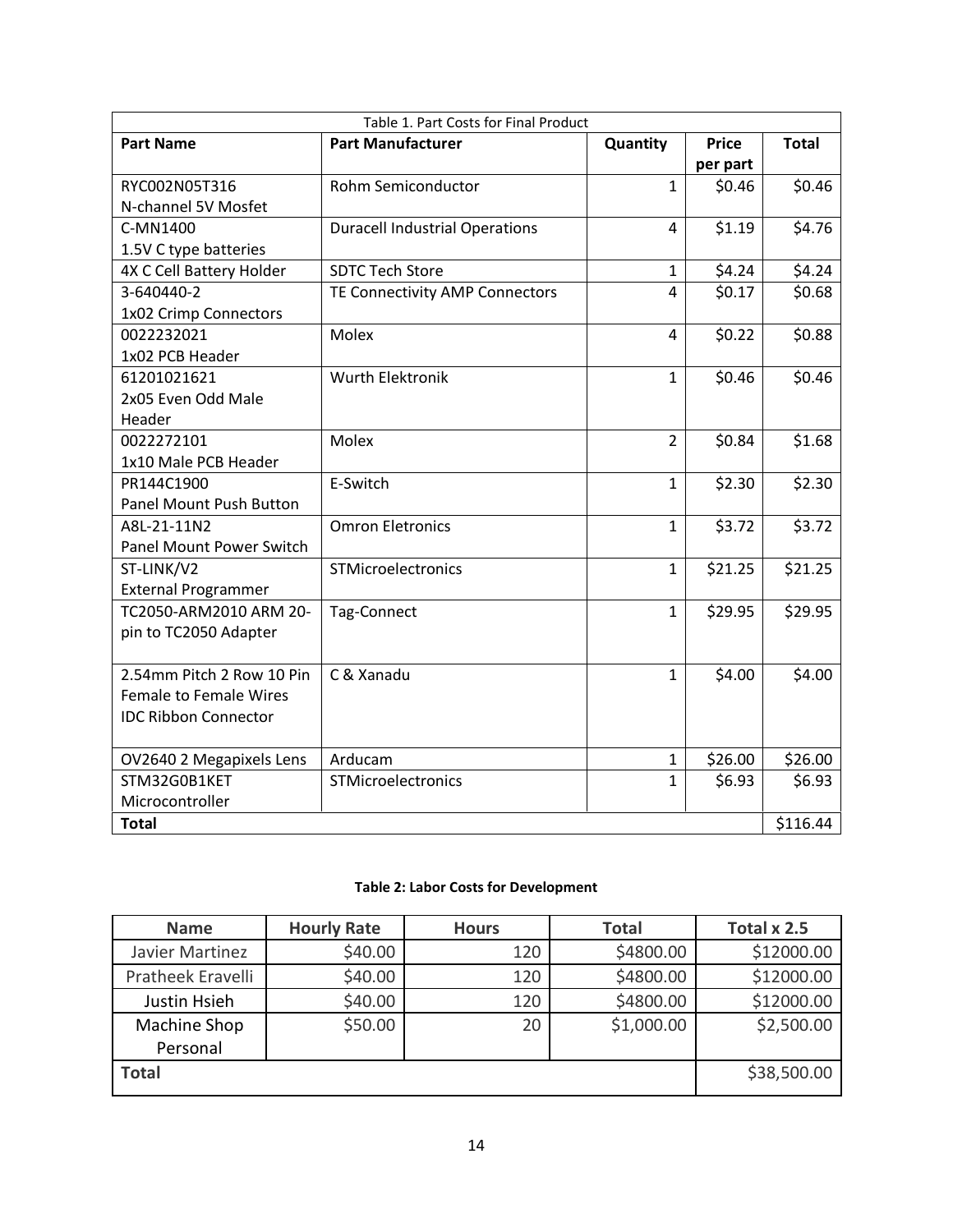### <span id="page-18-0"></span>**4.2 Schedule**

Table 2 shows how work was divided during the 10-week given for development time.

| Week  | <b>Task</b>         | <b>Pratheek</b>                      | <b>Justin</b>                                   | <b>Javier</b>       |
|-------|---------------------|--------------------------------------|-------------------------------------------------|---------------------|
| 02/21 | Design Document     | 1. Design                            | 1. Design                                       | 1. Design           |
|       |                     | Document                             | Document                                        | Document            |
|       |                     | 2. Circuit                           | 2. PCB Design                                   | 2. PCB Design       |
|       |                     | Schematics                           |                                                 |                     |
|       |                     | 3. Order Parts                       |                                                 |                     |
| 02/28 | <b>PCB Review</b>   | 1. Learn SPI                         | 1. Research Image                               | 1. Research Image   |
|       |                     | protocol to                          | Classification                                  | Classification      |
|       |                     | communicate                          | <b>Models</b>                                   | <b>Models</b>       |
|       |                     | with the camera                      | 2. Tolerance                                    | 2. Tolerance        |
|       |                     | 2. Tolerance                         | Analysis                                        | Analysis            |
|       |                     | Analysis                             |                                                 |                     |
| 03/07 | PCB Order #1        | 1. Prototype with                    | 1. Start Training                               | 1. Look at parts    |
|       |                     | development                          | Model                                           | needed and write    |
|       |                     | board                                |                                                 | down delivery list  |
| 03/14 | <b>Spring Break</b> | 1. Assemble Parts                    | 1. Assemble Parts                               | 1. Assemble Parts   |
|       |                     | List                                 | List                                            | List                |
|       |                     |                                      |                                                 |                     |
| 03/21 | PCB Order #2        | 1. Help with PCB                     | 1. Continue                                     | 1. Primary PCB      |
|       |                     | design as well as                    | training model                                  | design and try to   |
|       |                     | finalizing                           | and working on                                  | integrate a         |
|       |                     | footprints.                          | expanding data                                  | physical buzzer     |
|       |                     |                                      | set.                                            | into circuit,       |
| 03/28 | Individual          | 1. Write Individual                  | 1. Write Individual                             | 1. Write Individual |
|       | Progress Report     | Progress Report.                     | Progress Report.                                | Progress Report.    |
|       |                     | 2. Help with                         | 2. Work with                                    | 2. Verifying PCB    |
|       |                     | soldering                            | memory issues<br>and improve                    | components.         |
|       |                     | components and<br>verifying PCB      | accuracy of model                               |                     |
| 04/04 |                     | 1. Test Software Operation           |                                                 |                     |
|       |                     | 2. Fix Possible problems             |                                                 |                     |
|       |                     |                                      |                                                 |                     |
| 04/11 |                     | 1. Prepare for Mock Demo             |                                                 |                     |
| 04/18 | Mock Demo           | 1. Implement Mock Demo Suggestions   |                                                 |                     |
|       |                     |                                      | 2. Final Assembly with device from machine shop |                     |
| 04/25 | Demonstration       | 1. Demonstrate Project Operation     |                                                 |                     |
|       |                     | 2. Send final paper to be reviewed   |                                                 |                     |
|       |                     | 3. Start working on the presentation |                                                 |                     |
| 05/02 | Presentation        | 1. Writing and                       | 1. Creating                                     | 1. Creating visuals |
|       | <b>Final Papers</b> | formatting the                       | PowerPoint for                                  | and graphics for    |
|       |                     | final paper.                         | presentation.                                   | both final paper    |
|       |                     |                                      |                                                 | and presentation    |

#### **Table 2: Schedule of Work Throughout the Project**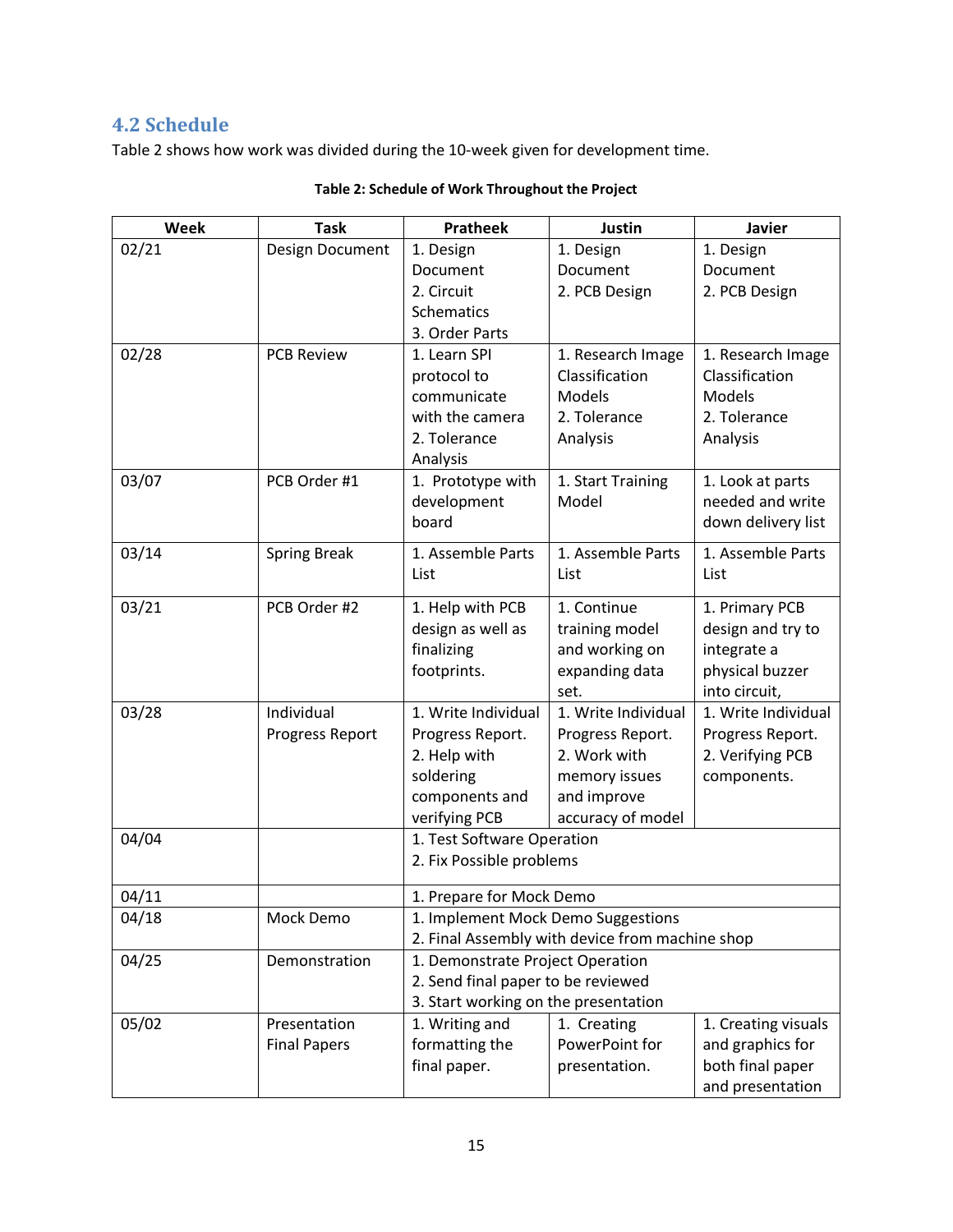### <span id="page-19-0"></span>**5. Conclusion**

### <span id="page-19-1"></span>**5.1 Accomplishments**

At the end of the day, the group was able to develop a CNN with 99.9% validation accuracy, have a completely validated and working PCB, and were able to program and execute code from the microcontroller. As we have discussed earlier, a lot of the problems with this device revolved around the miss use of memory and being unable to get these blocks to combine.

### <span id="page-19-2"></span>**5.2 Uncertainties**

The main reason why our final project wasn't functional was due solely to the lack of flash memory onboard the microprocessor. The microprocessor that we integrated into our system only had a flash memory capacity of 512 kilobytes. This memory is meant to be shared between storing the image classification model, storing the image buffer from the camera, and storing the controller code to operate the system. In addition to these storage tasks, the flash memory would also potentially need to serve as a buffer for the RAM while the processor is performing calculations. This is because the microprocessor only had 148 kilobytes of RAM. Without an additional SRAM chip or storage interface, there was not enough capacity built into the microprocessor to contain all the necessary code required for the full functionality of the device.

### <span id="page-19-3"></span>**5.3 Ethical considerations**

The main ethical concerns for this project come from taking pictures of legal currency. The United States government allows for individuals to take pictures of US currency if these pictures are either less than 75% of the original size or greater than 150% of the original size. These pictures also require deletion after use [6]. During the training and designing of this device, the pictures of the bills are never saved for very long. As soon as the images are used for training the model they are no longer needed and are deleted. Because of this practice, the development of the device followed all legal and regulatory standards provided by the United States.

In terms of safety concerns this device is operating with both low voltage and current levels which do not pose a risk to any of the group members. LEDs will not be of a strong enough luminance to pose a risk to vision and speakers will not produce a loud enough sound to cause hearing loss. In order to uphold safety standards, members of the group have complied with all safety precautions in the senior design lab and have been carefully following instructions on proper etiquette and technique when soldering components.

We have followed all codes of ethics from IEEE [7] by both upholding moral and ethical standards among ourselves and others, continually considering ethical solutions to problems that do not introduce conflicts of interest.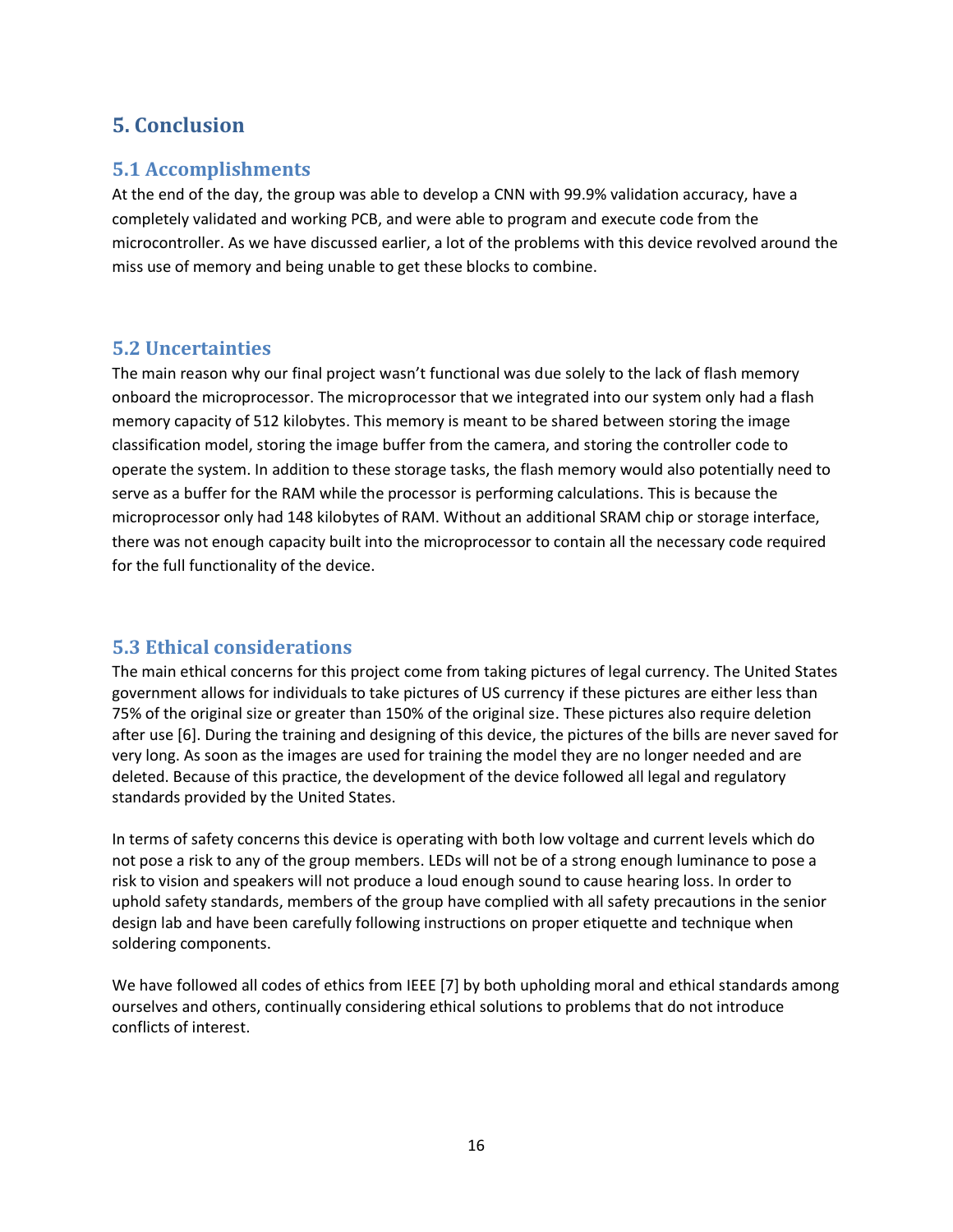### <span id="page-20-0"></span>**5.4 Future work**

One possible way to get these components to combine would be to get the microcontroller to take a picture. Send the image data to a computer and run the model. Once the model is done running send the data back to the microcontroller. The microcontroller is then able to output the identity of the bill in a series of short beeps. By leveraging the fact that all the sub systems work separately, we could use a distributed approach to achieve final functionality. Another approach would be to integrate some form of additional storage onto our PCB for the microprocessor to interface with. This could be in the form of an SRAM chip or even a MicroSD expansion slot. By adding this additional storage, the microprocessor would be able to store and compute the model.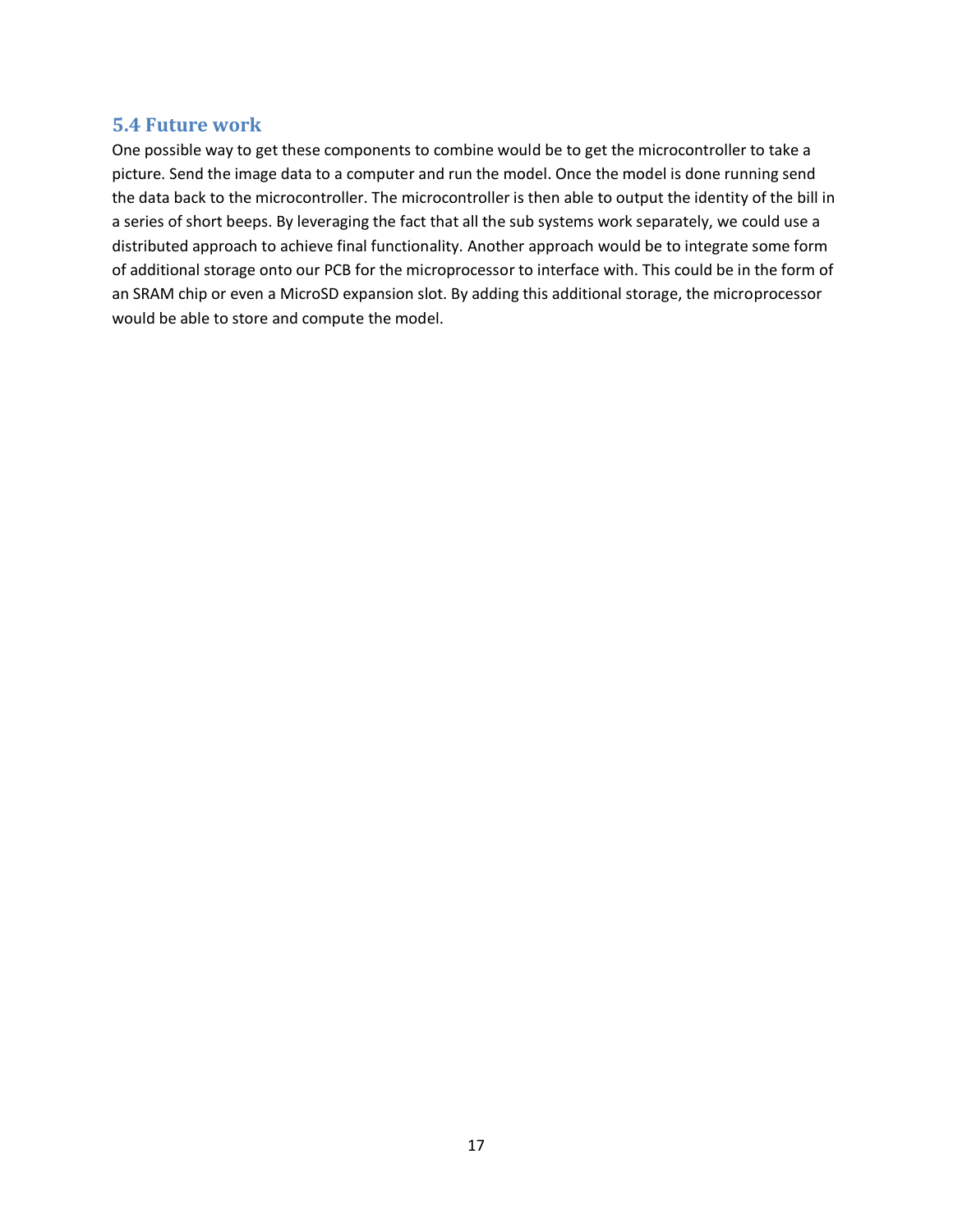### <span id="page-21-0"></span>**References**

[1] "How Do People Who Are Blind or Visually Impaired Identify Money?"

chicagolighthouse.org

https://chicagolighthouse.org/sandys-view/identifying-money/ (accessed May. 2. 2022)

[2] HACKADAY. "Debounce your noisy buttons" hackaday.com https://hackaday.com/2015/12/09/embed-with-elliot-debounce-your-noisy-buttons-part-i/ (accessed Feb. 12. 2022)

[3] Arducam, "ArduCAM-M-2MP Camera Shield",

https://www.arducam.com/downloads/shields/ArduCAM\_Mini\_2MP\_Camera\_Shield\_Hardware\_Applic ation\_Note.pdf (Revised March. 2015),

[4] NeurIPS "ImageNet Classification with Deep Convolutional Neural Networks"

Proceedings.neurips.cc

https://proceedings.neurips.cc/paper/2012/file/c399862d3b9d6b76c8436e924a68c45b-Paper.pdf

[5] Proceedings of the IEEE "Gradient-Based Learning Applied to Document Recognition."

proceedingsoftheieee.ieee.org

http://yann.lecun.com/exdb/publis/pdf/lecun-98.pdf

[6] U.S. Currency Education Program. "Currency Image Use"

uscurrency.gov

https://www.uscurrency.gov/media/currency-image-use (accessed May. 3. 2022)https://www.uscurrency.gov/media/currency-image-use (accessed Jan. 28. 2022)

[7] IEEE. "IEEE Code of Ethics" IEEE.org

https://www.ieee.org/about/corporate/governance/p7-8.html (accessed May. 10. 2022)https://www.ieee.org/about/corporate/governance/p7-8.html (accessed Feb. 10. 2022)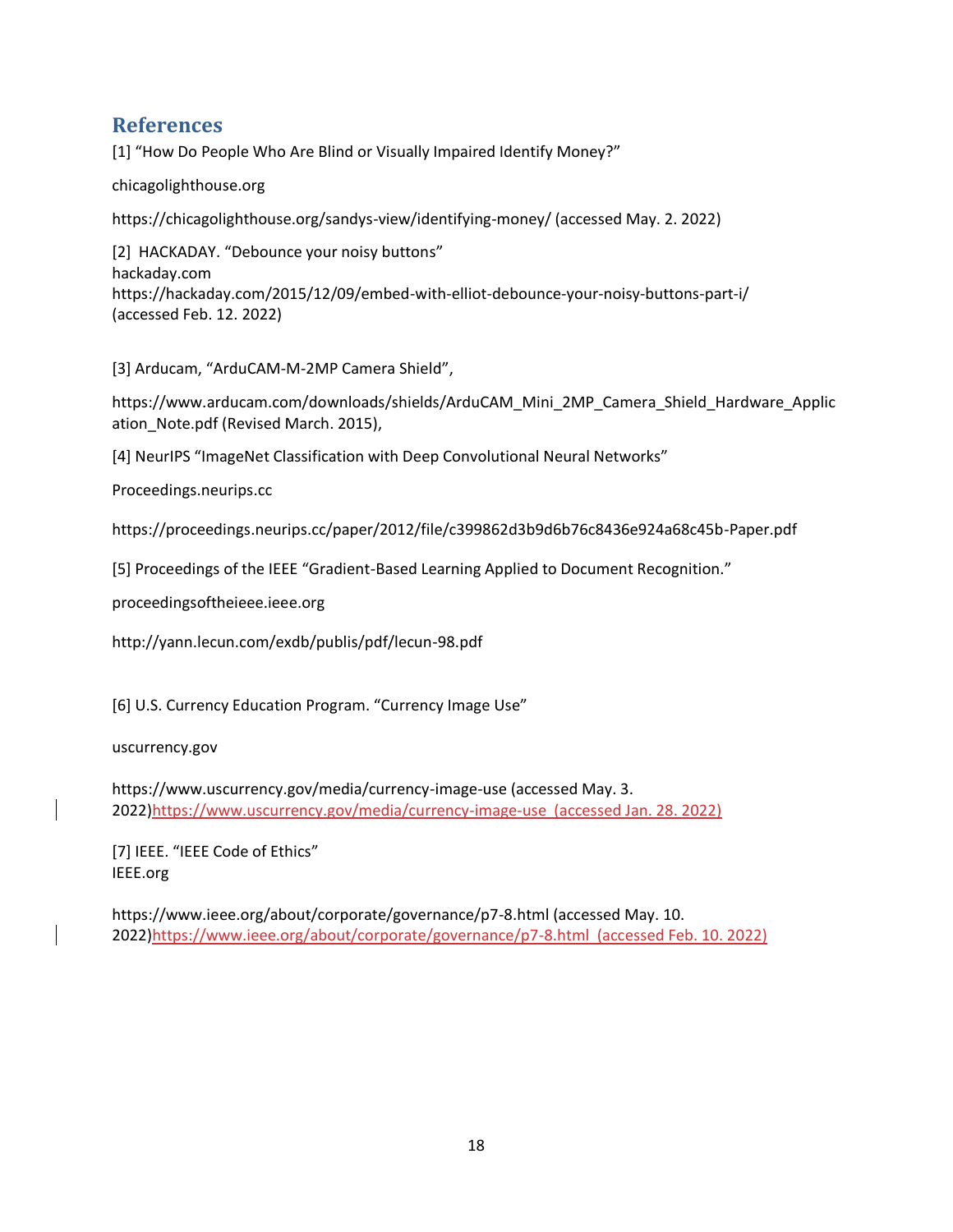# <span id="page-22-0"></span>**Appendix A Requirement and Verification Tables**

| Requirement                                                                                           | <b>Verification</b>                                                                                                                                                                         | <b>Verified</b><br><b>Status</b> |
|-------------------------------------------------------------------------------------------------------|---------------------------------------------------------------------------------------------------------------------------------------------------------------------------------------------|----------------------------------|
| <b>Power System</b><br>1. The battery provides 5<br>$V +/- 0.5 %$                                     | 1. Verification Process for Item 1:<br>(a) Measure the voltage after the voltage regulator using a<br>voltmeter to ensure the voltage is in the range of $5 V +/- 0.5$ %.                   | Yes.                             |
| 2. The battery provides<br>3.3 V +/- 0.5 % to the<br>microcontroller,<br>speaker, camera, and<br>LED. | 2. Verification Process for Item 2:<br>(a) Measure the voltage after the voltage regulator using a<br>voltmeter to ensure the voltage is in the range of $3.3 \text{ V} +/-0.5 \text{ %}$ . | Yes.                             |
| 3. Protect the circuit if<br>someone connects the<br>battery in opposite<br>polarity.                 | 3. Verification Process for Item 3:<br>(a) Connect the battery in opposite polarity and measure the<br>current using an ammeter                                                             | <b>Yes</b>                       |

#### **Table 3. Requirements-Verification table for Power Subsystem**

### **Table 4. Requirements-Verification table for Microprocessor System Mount Subsystem**

| Requirement                                                                                                                         | <b>Verification</b>                                                                                                                                                                                                                                                                                                                       | <b>Verified</b><br><b>Status</b> |
|-------------------------------------------------------------------------------------------------------------------------------------|-------------------------------------------------------------------------------------------------------------------------------------------------------------------------------------------------------------------------------------------------------------------------------------------------------------------------------------------|----------------------------------|
| Microprocessor<br>1. Neural Network must be<br>able to fit on a higher end<br>microcontroller with flash<br>memory values of 512Kb. | 1. Verification Process for Item 1:<br>(a) Evaluate size of neural net model as well as image size<br>from camera.<br>(b) Scale down both image size as well as model complexity.<br>(c) While scaling down both parameters adjust for accuracy<br>until 0.95 accuracy is attained while also being able to fit on<br>the microprocessor. | No                               |